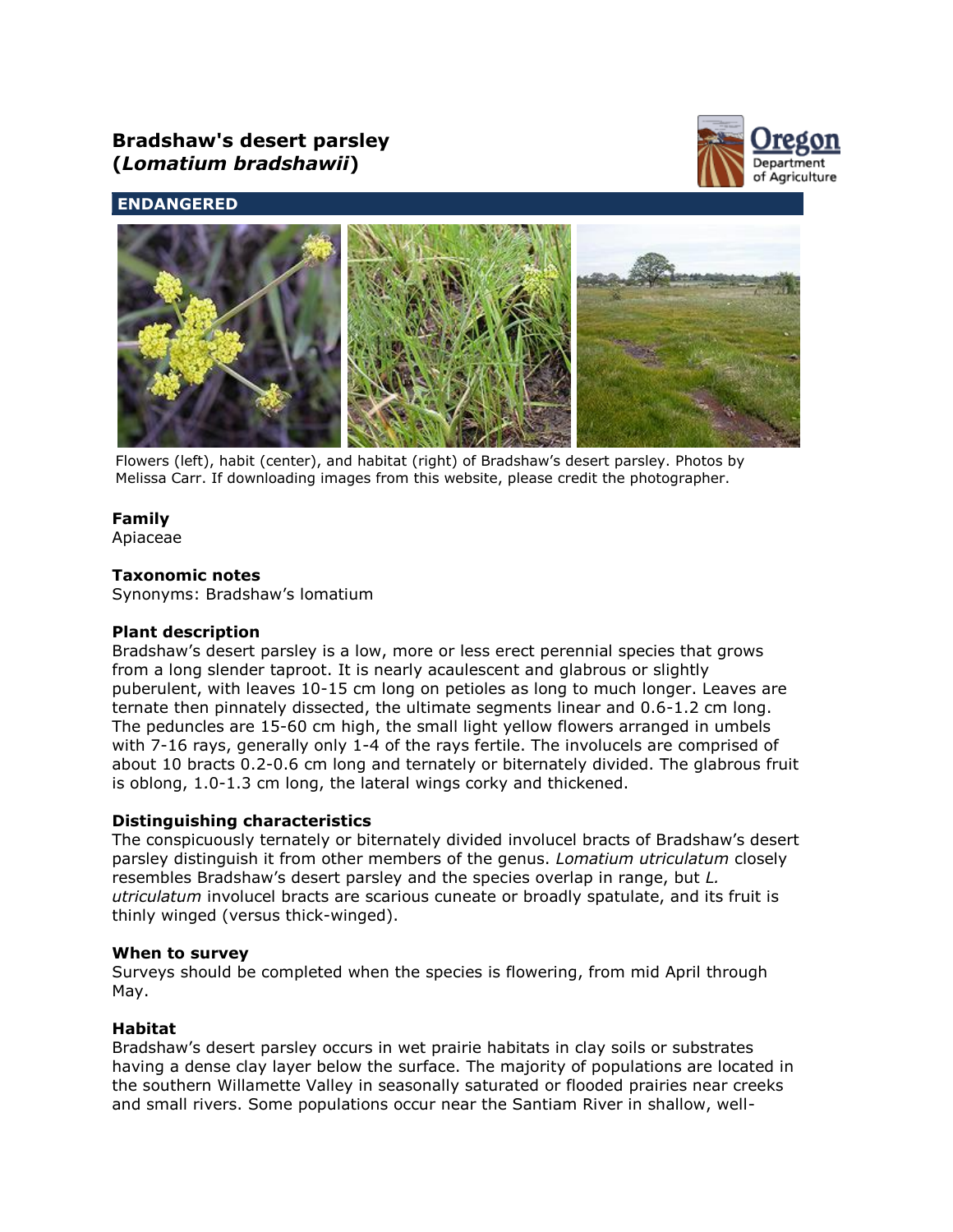drained soils underlain by basalt, usually in vernal wetlands or along stream channels.

Commonly associated species include *Carex* spp., *Danthonia californica, Deschampsia caespitosa, Eryngium petiolatum, Galium cymosum, Grindelia integrifolia, Hordeum brachyantherum, Juncus* spp., *Luzula campestris, Microseris laciniata, Perideridia* sp., and *Poa pratensis.*

#### **Range**

Bradshaw's desert parsley occurs in the Willamette Valley of Oregon from the city of Creswell north to Clark County in southwestern Washington. There are over 40 known occurrences in Oregon, though many of these are small, ranging from about 10 to 1,000 individuals. Although there are only two known occurrences of the species in Washington, they contain more plants than all of the Oregon populations combined.

#### **Oregon counties**

Benton, Lane, Linn, Marion

#### **Federal status**

Endangered

#### **Threats**

Habitat loss due to agricultural, commercial, and residential development is a major ongoing threat to Bradshaw's desert parsley. Successional encroachment of shrubs and trees, competition from weedy invasive species, herbivory, and grazing are additional concerns. Many populations of this species occur near roadways and fields where pesticides are sprayed; this could potentially kill pollinators and inhibit reproduction in Bradshaw's desert parsley populations.

#### **Conservation planning**

A [5-Year Review](http://ecos.fws.gov/docs/five_year_review/doc2634.pdf) (pdf document, 623 kB) for Bradshaw's desert parsley was completed in 2009 by U.S. Fish and Wildlife Service.

A U.S. Fish and Wildlife Service [Recovery Plan for prairie species of western Oregon and](http://ecos.fws.gov/docs/recovery_plan/100629.pdf)  [southwestern Washington](http://ecos.fws.gov/docs/recovery_plan/100629.pdf) (pdf document, 9.63 MB) was released in 2010 and addresses conservation needs of Bradshaw's desert parsley.

#### **Did you know?**

This species was first collected in 1916 in Salem, Oregon. It was long thought to be restricted to the Willamette Valley, until two new occurrences were discovered in Clark County, Washington in 1994.

#### **Current/Recent ODA projects**

Developing population density estimates for nine rare Willamette Valley prairie species

#### **References**

Currin, R., M. Carr, and R. Meinke. 2008. Developing population density estimates for nine rare Willamette Valley prairie species. Report prepared for U.S. Fish and Wildlife Service, Region 1, Portland, Oregon. Oregon Department of Agriculture, Salem, Oregon.

Meinke, R.J. 1982. Threatened and endangered vascular plants of Oregon: An illustrated guide. Unpublished report for the U.S. Fish and Wildlife Service, Region 1, Portland, Oregon. Oregon Department of Agriculture, Salem, Oregon.